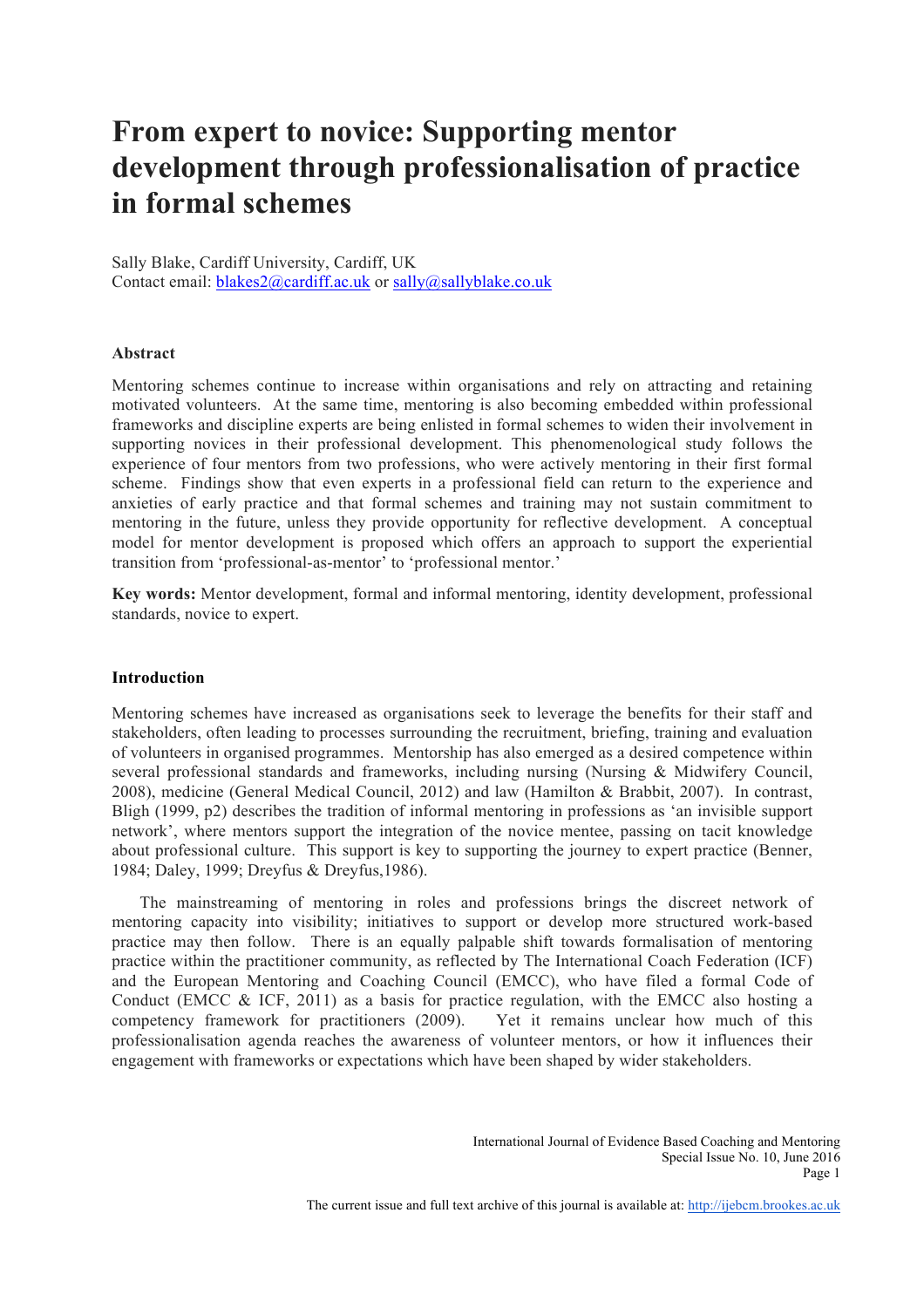This study aims to help organisations, professions and mentoring practitioners to reflect on the implications of formalising mentoring practice and to consider how this may influence the experience of the 'professional-as-mentor' on the ground. In a landscape where mentorship may become, for some, a professional expectation as well as a voluntary activity, schemes and initiatives will not be sustainable if the motivation and development needs of the professional community are not fully understood.

The study also explores the experience of formal mentorship from the mentor's perspective, following reactions of participants undergoing training for formal schemes. A common concern amongst learners has been whether they have been 'doing it wrong' when engaging in informal mentoring prior to training. On the one hand, we could assume that mentor training would clarify good mentorship; on the other, depending on the learners' constructs at the outset, we could foresee that for some, this could disrupt their sense of what 'proper' mentoring is. Mentor development has been recognised in research (Dobie, Smith & Robins, 2010; Eby & Lockwood, 2005) but not explored in the context of a standardisation agenda; this is important to enable organisations to recognise how to harness mentoring talent without devaluing the practices and paradigms which have been developed organically within professional learning/helping relationships.

This article will describe a phenomenological study into the experience and development of mentors within formal schemes in two professions. Following a summary of the literature and an explanation of methodology, the findings will illustrate three mentor states which reflect a personal journey from ad-hoc mentoring to conscious practice. A conceptual model for mentor development through these states is presented, offering an exploratory proposition about how sustainable capacity for mentorship can be nurtured in order to meet increasing professional demand.

#### **Literature**

Two strands of mentoring research were reviewed: mentoring in organisations and mentor identity.

#### *Mentoring in Organisations*

Whilst informal mentoring of novices in organisations has been recognised and studied since the seminal study by Kram (1983), formal mentoring itself is still a developing research field (Wanberg, Welsh & Hezlett, 2003) with a focus on the mentor's perspective being less common than on mentee experiences or outcomes (Allen, Poteet & Burroughs, 1997; Haggard, Dougherty, Turban & Wilbanks, 2011; Wanberg et al. 2003, Weinberg & Lankau, 2011). Garvey, Stokes and Megginson (2014, p41) also note a positivist trend in mentoring research which 'privileges statistical significance over subjective meaning'; nonetheless informal mentoring has been shown in some studies to produce more effective outcomes than formal mentoring (Chao & Gardner 1992, Underhill 2005). This study recognises the significance of experience rather than tangible outcomes; it directs attention to the voice and story of the mentor and what it is 'really like' to move between both informal and formal practice (van Manen, 1997, p42).

Mentoring context has been identified as important (Cox, 2003), yet Haggard et al. (2011) identify a gap in the literature concerning how occupations and settings may influence mentor constructs and experiences. Research within professional groups is more common than research across disciplines, although evidence is developing (Ehrich, Hansford & Tennent, 2004; Salter, 2013). The mentor's experience of formalisation within a profession may be implicit through disciplinespecific influences, or else may become direct and visible through a process of briefing and training. There is general agreement in literature that effective mentor training is key to programme success (Allen, Eby & Lentz, 2006; Eby & Lockwood, 2005; Parise & Forret, 2008) yet some point to the organisation-centric nature of the process. Klasen and Clutterbuck (2002) suggest that elements of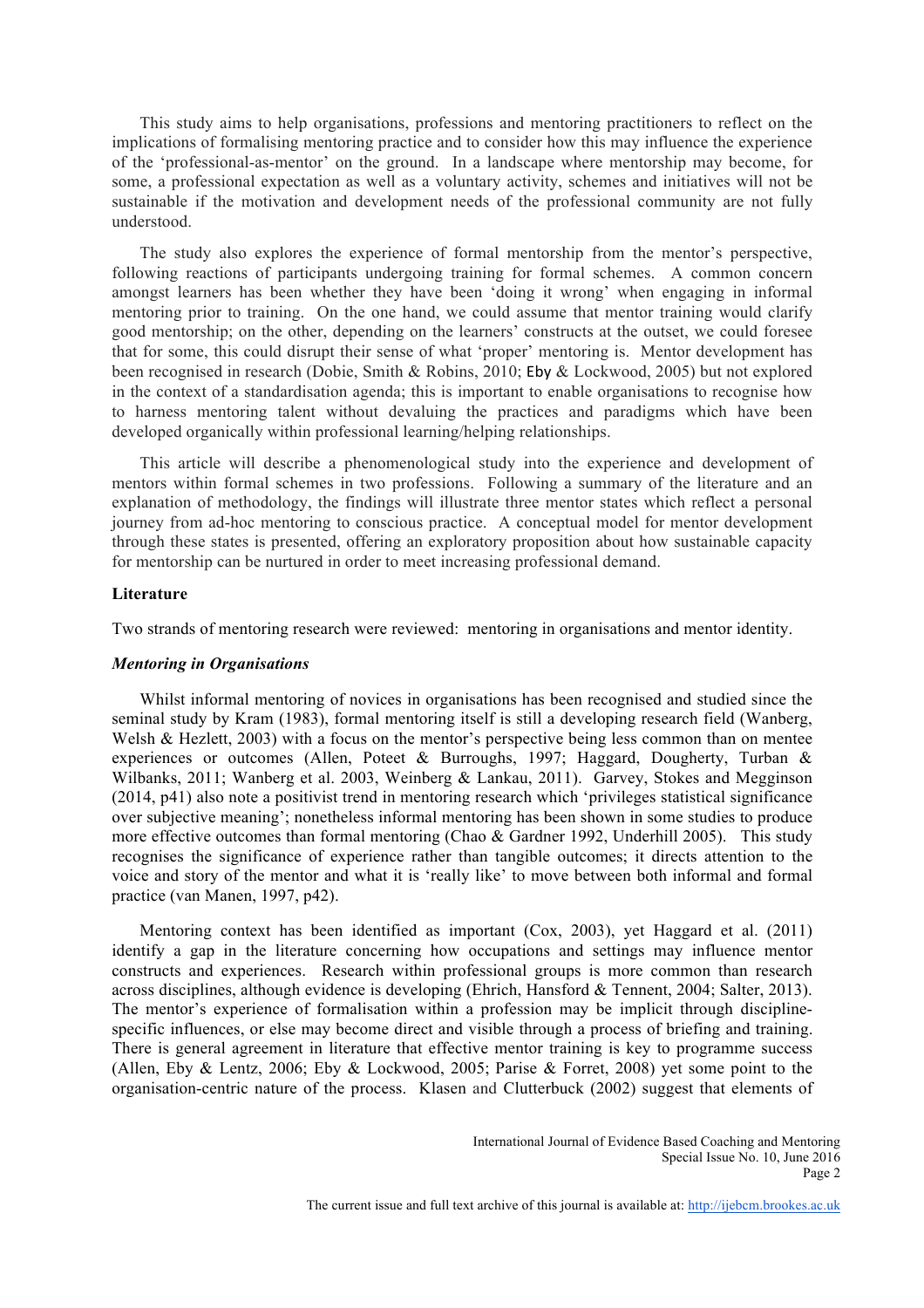training are in fact briefing, a means of influencing mentor behaviours described as 'policy intervention' by Roberts (2000, p157). Bearman, Blake-Beard, Hunt and Crosby (2007) agree, describing mentor training as a legitimate opportunity for an organisation to reinforce desired norms and values. Mentor training itself is noted as an under-researched area (Bearman et al., 2007; Cox , 1999; Jones, 2013) yet is commonly cited as a benefit of formal mentoring which is important to and anticipated by mentors (Allen et al.1997; Eby & Lockwood, 2005 and Ehrich et al., 2004).

As organisational mentoring schemes have become more common, they frequently ask for volunteers to take part in a quite undefined role. Such mentors may regard themselves as having prior or transferable experience (Cox, 2003; Dobie et al. 2010, Salter, 2013) but a clear picture of what mentoring is still eludes many mentors. There is frequent debate about definition in research and Haggard et al. (2011) point to the existence of around 40 different mentoring definitions in empirical literature, also suggesting that complete agreement amongst researchers is neither possible nor advisable and warning against research design which directs the constructs of research participants. Difference in emphasis between US and UK based mentoring is also noted by some (Bozionelos, Bozionelos, Kostopoulos & Polychroniou, 2011; Garvey et al., 2014; Klasen & Clutterbuck, 2002) which suggests that mentoring is far from being a unified field of practice, given global variations in underpinning philosophy. Organisational mentors have therefore navigated in unclear practice territory. This study was therefore mentor-centric and offers no assumption about definition, allowing the mentor's constructs to surface from the data.

#### *Mentor Identity*

In a small scale study, Chiles (2007) finds that an organisation's agenda for a mentoring programme can influence mentor identity formation. Amidst unclear definitions and significant external influences, a clear understanding of how mentors come to identify themselves as such remains elusive and empirical research into mentoring identity is missing in the literature. Roberts (2000, p.157) describes mentoring as being 'a role constructed by or for a mentor', suggesting that both mentor and organisational interpretation of the role may be at play. Whilst organisations may influence the design of a role 'for' volunteer mentors, it is less clear how a mentoring identity is created 'by' mentors themselves, although Cox (1999) suggests that some may possess an innate identity, being 'born' mentors. Others agree that there is a gap in understanding of 'the essential attributes of the mentoring experience' (Allen et al.,1997; Gibson, 2004, p267; Haggard et al., 2011).

The importance of context has also been highlighted by Cox (2003); others suggest that there can be different interpretations of mentoring in formal schemes within different professional groups (Ehrich et al., 2004; Jones et al., 2005). Orland-Barak and Yinon (2005) found that the boundaries and caveats of a formal scheme could displace a volunteer's informal constructs, with experience of unexpected difficulties adding further confusion. A longitudinal study by Dobie et al. (2010) showed that medical faculty mentors could feel disorientated by shifting expectations from their mentees over time, whilst Eby and Lockwood (2005) focus on inner impact such as self-doubt. Orland-Barak and Yinon (2005, p. 573) found that the transition to a new learning practice caused mentors to be positioned 'sometimes as novices and sometimes as experts', indicating that mentor identity may not be a stable phenomenon.

Since the influence of contextual factors on mentor experience has not been fully explored in research and in the absence of a definitive mentor identity model, mentors are likely to bring a selfconstructed sense of what it is to be and become a mentor to their formal role and development activity. A better understanding of the experience of becoming a 'professional mentor' may help to minimise risk that even well-intended standards, frameworks and training may disengage the volunteer mentor.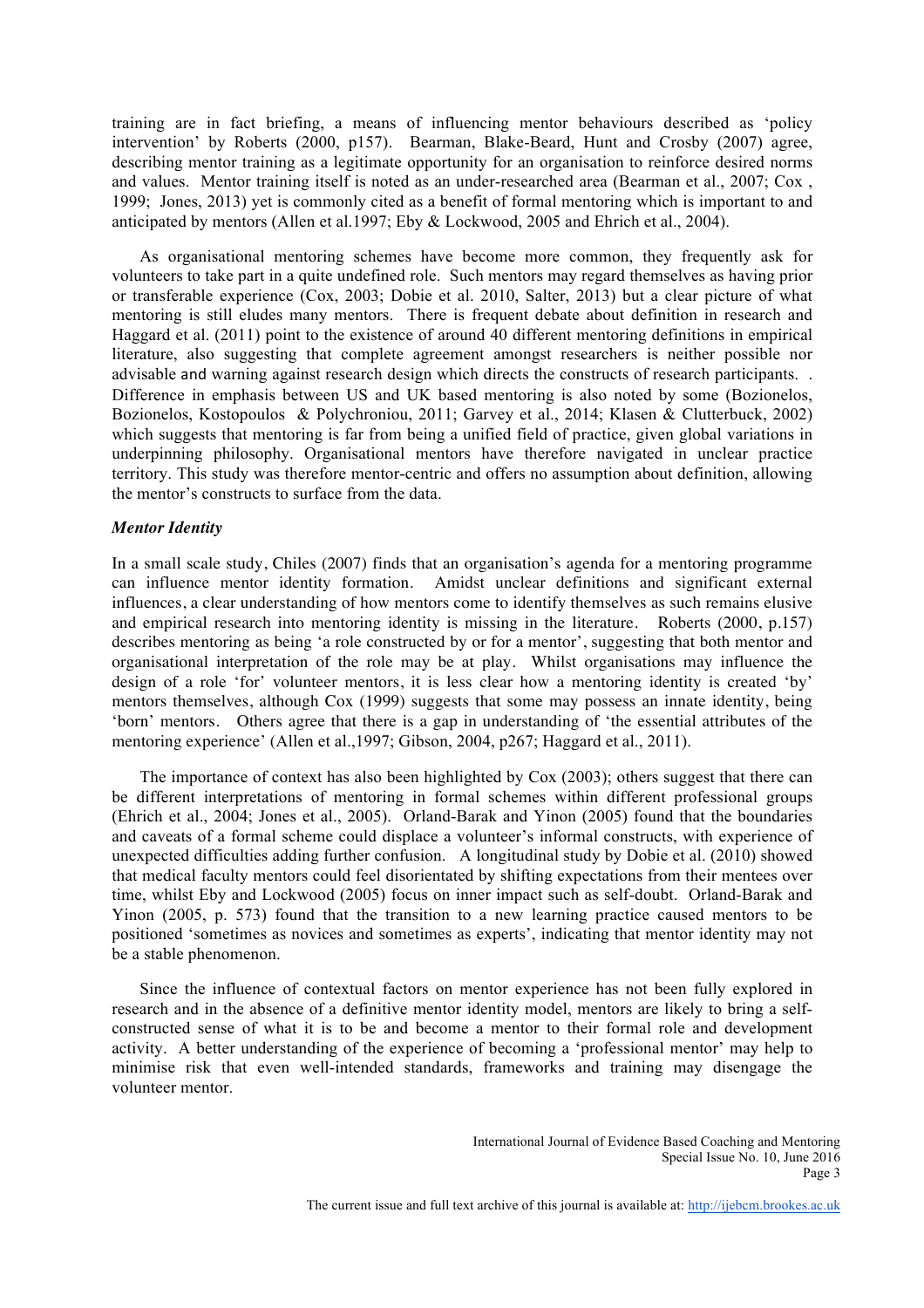# **Research Design and Method**

Some researchers have called for more qualitative mentoring studies to balance limitations of dominant positivist methodologies (Garvey et al., 2014; Gibson, 2004; Graneheim & Lundman, 2004). This is an interpretivist, qualitative study using an IPA methodology, based on hermeneutic principles, which explores in depth the lived, subjective experience of mentors who are engaged in formal schemes. This approach allows detailed focus on a small sample of mentors. The use of a hermeneutic approach (Heidegger, 1927) also allowed my own experience as a mentor to play a legitimate role in the research (Lopez & Willis, 2004). Ethical approval was necessary since the study involved drawing data from mentors' personal stories and emphasis was given to confidentiality, anonymity and the right to withdraw from the study

The overarching question was: *does exposure to a formal mentoring scheme influence the evolving identity of participating mentors,* with the following subsidiary questions:

- 1. How do mentors develop their mentoring identity through experience?
- 2. Do formal mentor scheme principles and professional standards become integrated within evolving mentor identity, or are they held apart?
- 3. What are the implications for mentor scheme designers and trainers? Does mentor training and support serve the mentor as equally as the scheme, sponsors and mentees?

In order to examine the relationship between the lived experience of a mentor, a formal scheme and a professional context, the criteria for a purposeful sample required participants to be active mentors, working within a profession and engaged in a formal scheme to support junior practitioners. Active schemes were approached, excluding any where I had been involved in design or training; two offered access to participants. One paired consultant physicians with junior doctors and the other paired newly qualified teachers with head teachers or senior educators. It was important for the scheme leads (gatekeepers) to understand that the study would not focus on their mentoring scheme *per se*. Both circulated a participant information sheet to their mentor pool, although one did so to a selective sample and this may have steered mentor representation. Two mentors volunteered from each scheme; by coincidence one in each pair was in a later stage of their professional career and the other in mid-career; this optimised the balance of mentor perspectives.

A single, in-depth semi-structured interview of about 60 minutes was the primary source of data collection and the geographical spread of the four volunteers required a combination of face-to-face and telephone interviews. Participants were invited to offer any additional reflection at the member checking stage (Lincoln & Guba, 1985), consistent with the hermeneutic principle of improving the quality of the study through 'co-construction of data' (Laverty, 2008, p.30). Two mentors took this opportunity. Respondents were invited to talk about any experiences they regarded as mentoring, to prevent the research design informing their construct of meaningful experiences. Core questions were designed to elicit:

- Experiences of becoming a mentor
- Experiences of mentoring in the professional role and current scheme
- Reflections on the meaning of mentoring and possibilities for the future

Data were analysed using the model outlined by Smith, Flowers and Larkin (2009), beginning with immersion in the data. Interviews were transcribed and analysed for each mentor in turn, using three interpretative lenses: descriptive, linguistic and conceptual. A process of iterative abstraction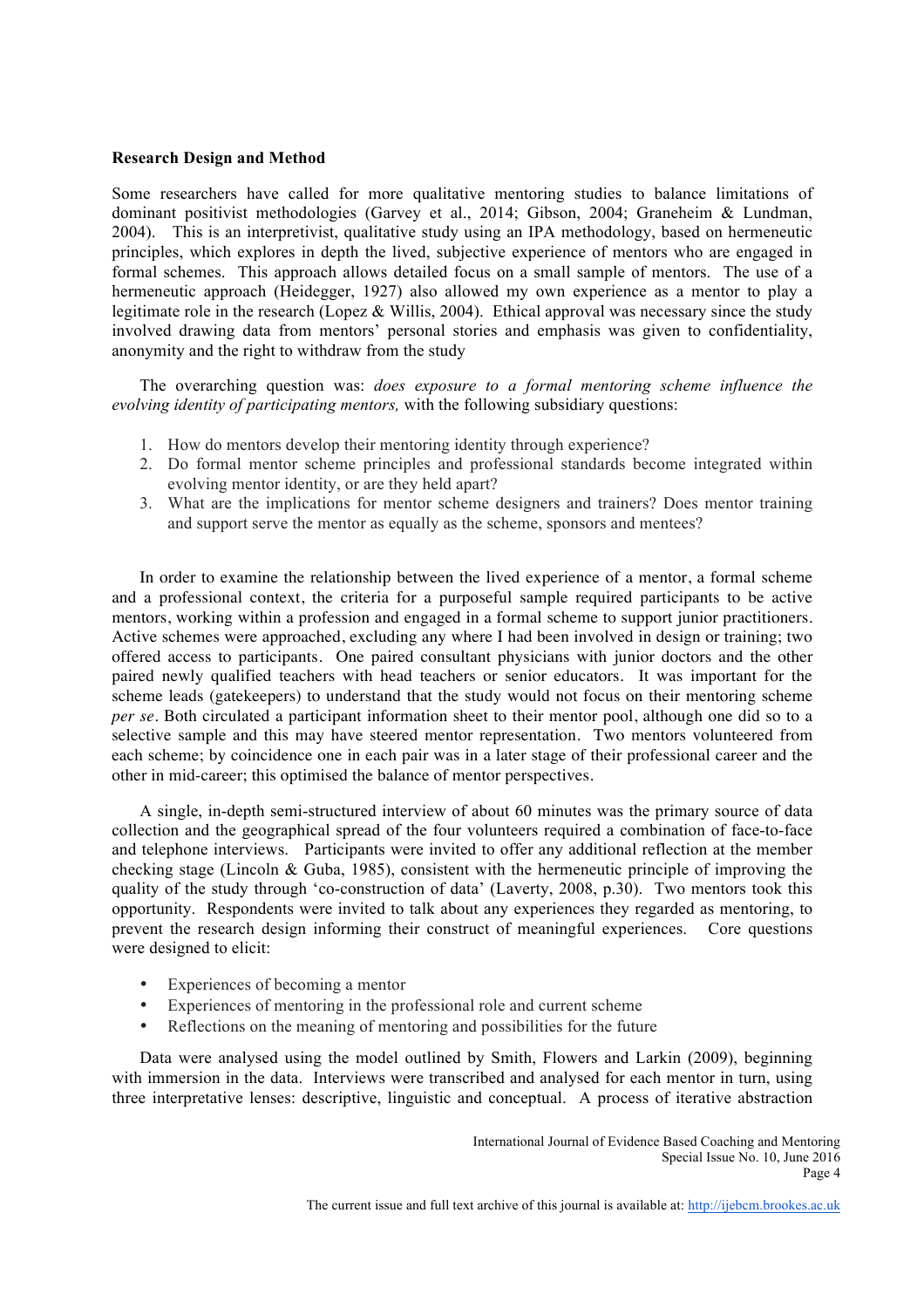followed, noting initial patterns and ideas from transcript analysis in order to identify emergent themes and then thematic clusters. Through further abstraction, core themes for each participant were identified and mapped back to the transcript to establish that there was authentic participant data for each. A summary table was sent to each mentor for validation, showing core themes, associated subthemes and representative quotes.

Creswell (1998) suggested that a phenomenological study should meet at least two of eight quality criteria drawn from a synthesis of research approaches and of these three were incorporated: clarification of researcher bias, member checking of preliminary analysis and use of rich description. The framework by Yardley (2000) was used to add four further criteria; sensitivity to context, commitment and rigour, transparency and impact and importance. Researcher reflexivity was key to quality assurance and by keeping and transcribing an audio diary after interviews and during data analysis, I sought to identify openly any biases or assumptions that could influence data analysis (Laverty, 2003).

The findings have inevitable limitations, since an IPA study requires a small sample size and dependence on a single data source, so cannot offer a generalisable proposition without further research. The study is also limited to only two professions and to traditional, dyadic, expert-to-novice mentoring relationships. Salter (2014) found that different disciplines approach practice with different professional influences and so participant perspectives will not be consistent between the represented professions. Lopez and Willis (2004) point out that there is no one meaning produced by a phenomenological study and as a sole researcher's interpretation will be invariably subjective, the findings would benefit from consideration by other researchers, with extension into a wider sample of professions and mentoring models.

# **Findings**

Three superordinate themes emerged that related to the identity state of the mentor when talking about:

- 1. prior informal mentorship (The Tacit Mentor): here, mentors described earlier experiences with a connection to other professional or identity roles
- 2. current formal mentorship (The Formal mentor): mentors' accounts demonstrated more conscious awareness of mentorship within their current scheme roles
- 3. aspirations about mentorship (the Transient Mentor); here, mentors adopted a more uncertain stance when considering mentorship beyond the formal scheme

I found that two conceptual frameworks mapped against these three states, suggesting a relationship with my findings. The developmental model of self, proposed by Bachkirova (2011), suggests that a sense of self is a fluctuating phenomenon, influenced by a dynamic interaction between multiple subsidiary identities. Development of the whole self over time involves movement through four stages of which the first three, Unformed Ego, Formed Ego and Reformed Ego, echo these evolving mentor states. From a mentor development perspective, Merrick and Stokes (2003) suggest that mentors progress through four learning stages and the first three Novice, Developing and Reflective, with each requiring a different focus for support. The following presentation of findings will develop the relationship of participant experience to these theoretical models.

# *1. The Tacit Mentor*

One research question asked: *How do mentors develop their own mentoring identity through experience?* In the first stage of the interview, participants often described mentoring as an extension of another work-related role, with accounts of pre-scheme practice showing how they developed skills through professional experience. Discussion of mentorship outside their work role was, if mentioned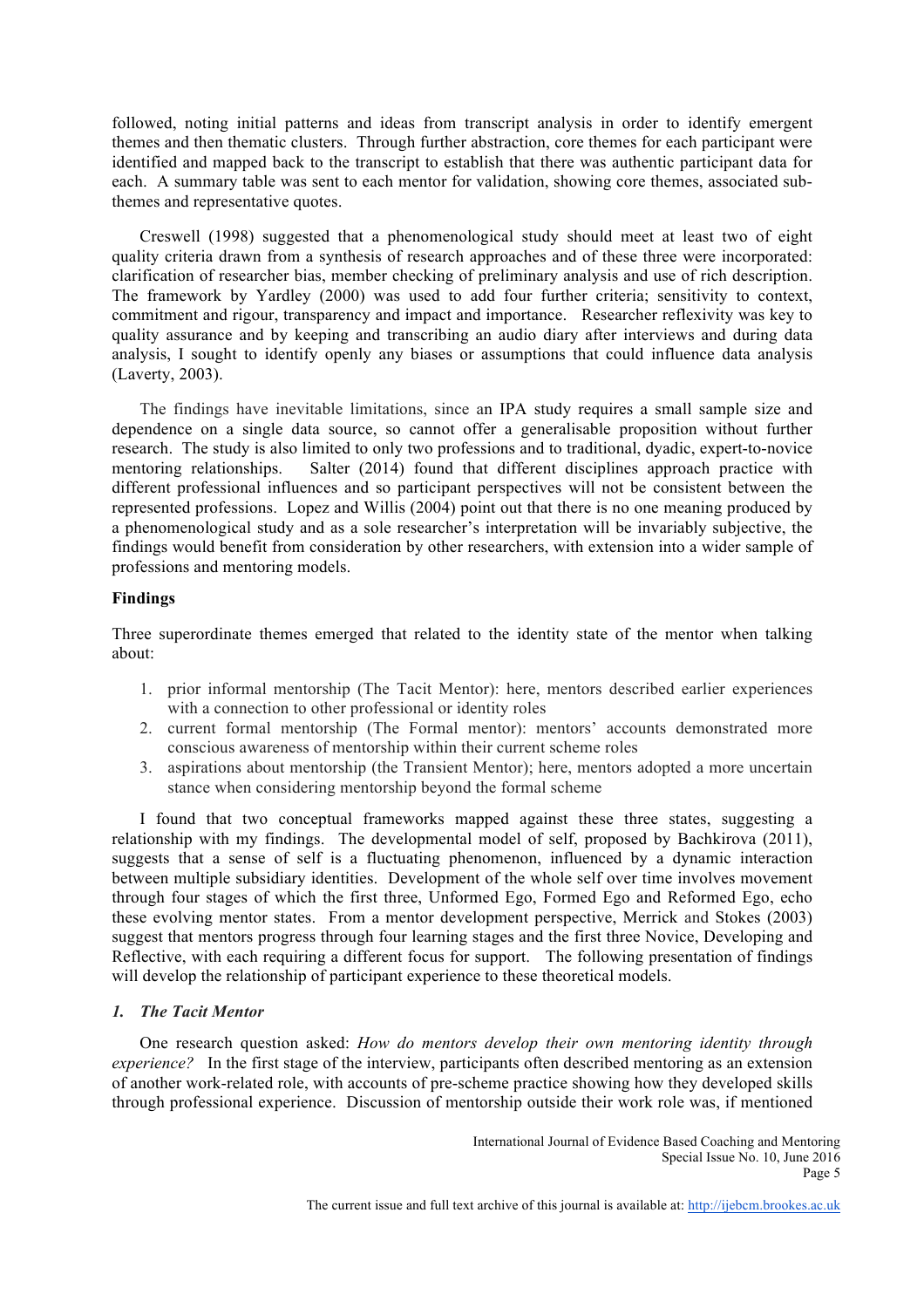at all, fleeting. A common pattern was for mentors to describe relationships and conversations which they classed as mentoring in retrospect, but with a caveat as to whether it would be regarded as 'proper' mentoring:

*At the time, I would say I didn't realise it was mentoring. I think that kind of building of relationships with people to get them to think about things that are potentially there in terms of development is actually an aspect of all the mentoring that I've done. (Mentor1)*

*Although at the time I didn't think of it as mentoring or coaching, it was that relationship of professional, one to one reflective conversation. (Mentor 2)*

*In the broadest sense, even friends and people who ask you for advice, I certainly wouldn't label it as mentoring…we kind of box it probably into, 'oh this is mentoring in a workplace'. I've probably done mentoring…in the wider context without really thinking about calling it mentoring or identifying it as mentoring. (Mentor 4)*

The participants all reported the development of their practice through work-based roles or opportunity, without consciously identifying themselves as mentors. Their informal encounters reflected mentoring functions such as pastoral guidance, educational support or professional role modelling. They also referred to personal values and influences which shaped their interest in moving on to a more formal scheme and when the volunteer opportunity arose, in most cases it was clear that their professional calling lay at the heart of their motivation to support others:

*I have an aptitude to listen and care and be interested in people and in how they're doing and to want to help. I think that I just have those in me and I think through the best aspects of classroom practice…I had an awakening of an awareness of the importance of reflection. However, I don't think I have a definitive notion of what proper mentoring is. (Mentor 2)*

*I guess why I came into medicine was to help people…I mean, you know you can't buy and bottle that kind of feeling of sharing your experience with people, giving people advice…. helping them through…then getting the positive feedback that that's happened… that gives you a real sense of good feeling and pride. (Mentor 4)* 

Mentoring and professional identities appeared largely interdependent amongst the participants and it seemed that a defined work role provided both infrastructure and opportunity for mentoring encounters. However, it was often in retrospect that the connection was made between these helping conversations and coaching or mentoring and in some cases, it was either the pre-interview telephone briefing or the interview itself which prompted this association. One participant went on to describe a dynamic interplay between managerial and mentoring roles:

*It's quite fluid across the two roles and sometimes you won't necessarily label it and say, this is your mentoring period and this is the period where we're doing the supervisory bit…those kind of grey areas where things cross over from supervision to mentoring and back again.* (*Mentor 4)*

This fusion of mentoring with other role-related activity in this informal stage of practice was common, suggesting that initial experiences may be hard to tease apart from other elements of a dayjob. Reflection through a mentoring lens helped participants to identify their mentor activity, skill or behaviours and it seemed of less concern that the role in some relationships may have involved direct management or assessment of the mentee, rather than being 'off-line'. (Megginson, Clutterbuck & Garvey, 1995).

The mentors reflected a Tacit Mentor state in that they had engaged in practice which they could recognise as mentoring in retrospect, but not necessarily at the time. Linking this to theory, in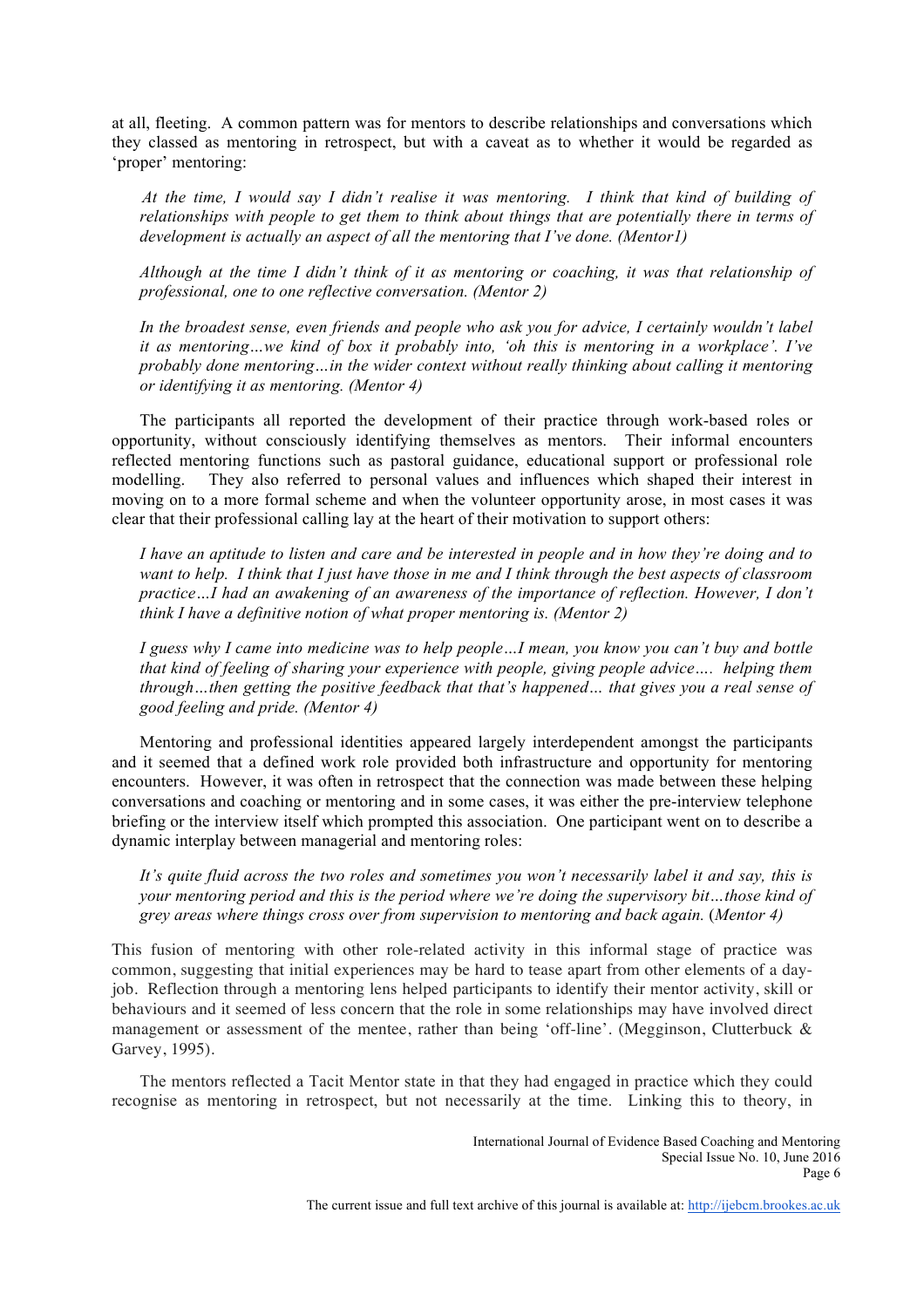Bachkirova's (2011, p.135) Unformed Ego state, the developing self reflects dependence on, or fusion, with a role, person or entity to give it form; the focus is being 'able' rather than being efficient. Merrick and Stokes (2003) also suggested that novice mentors who develop their skills through work roles are not consciously aware that they are mentoring and need initial training to focus on protocols, theories and approaches.

# *2. The Formal Mentor*

The primary research question asked: *Does involvement in a formal mentoring scheme influence the evolving identity of participating mentors?* with a further question '*Does mentor training and support serve the mentor as equally as the scheme, sponsors and mentees?* Awaya *et al*. (2003) emphasise the importance of seeing mentorship within a profession as a relationship rather than a set of duties but the reflections of mentors in this state show that they are, as appointed mentors, broadly supportive of engagement in a scheme which inculcates a more structured approach to practice:

*I haven't got a formal mentoring qualification, but I found myself informally doing a lot of pastoral support to trainees … and educational supervision seems to have a very limited role in that…I really felt that it would be useful for me to try and get involved in the process a little bit more because I think that our trainees really need something like this. (Mentor 3)*

*I definitely think there's a role of a more formalised mentoring approach across lots of areas… I think informal mentoring has been going for quite a long time and there are some benefits, I think, of formalising it because it's a sort of time hungry activity and, you know, most of the time people will do it because they're interested. (Mentor 4)*

However, all reported challenging experiences in their current scheme, such as uncertainty when working with someone they had been matched with, or feeling that they needed to deal with expectations of mentorship which extended beyond their normal, organic approach:

*In this job there's more of a responsibility, if somebody is struggling to help them sort it out. (Mentor 1)*

*To be honest I found that type of [matching] process a little bit nerve racking because someone had chosen me and I felt that there were expectations… when you're doing it formally I guess there's a pressure for product almost, for them to have made some progress towards their goals. (Mentor 3)*

*We met up to start with and it was formalised Royal College mentoring. So I don't really know what to make of what we were going to talk about or how and I just, sort of, threw the floor open and said, you know, 'what do you want talk about?'. (Mentor 4)*

It was notable that when a positive outcome was described, it was almost with a sense of surprise and increased reward; success as a mentor in the scheme context was not taken for granted and sometimes brought a sense of relief. Two of the mentors cited lack of qualification or training in mentoring as a source of self-doubt when starting out in the scheme and all were open to the scheme training, but it was not without criticism. One mentor highlighted that the training had felt schemecentred rather than mentor-centred:

*One of the faults about this programme is that I don't think there was enough emphasis maybe on the mentoring side of the mentoring. There was more of an emphasis on the module content side of it … few of us who would have been very interested in learning about becoming good mentors and that wasn't there, well only in a small quantity. (Mentor 2)*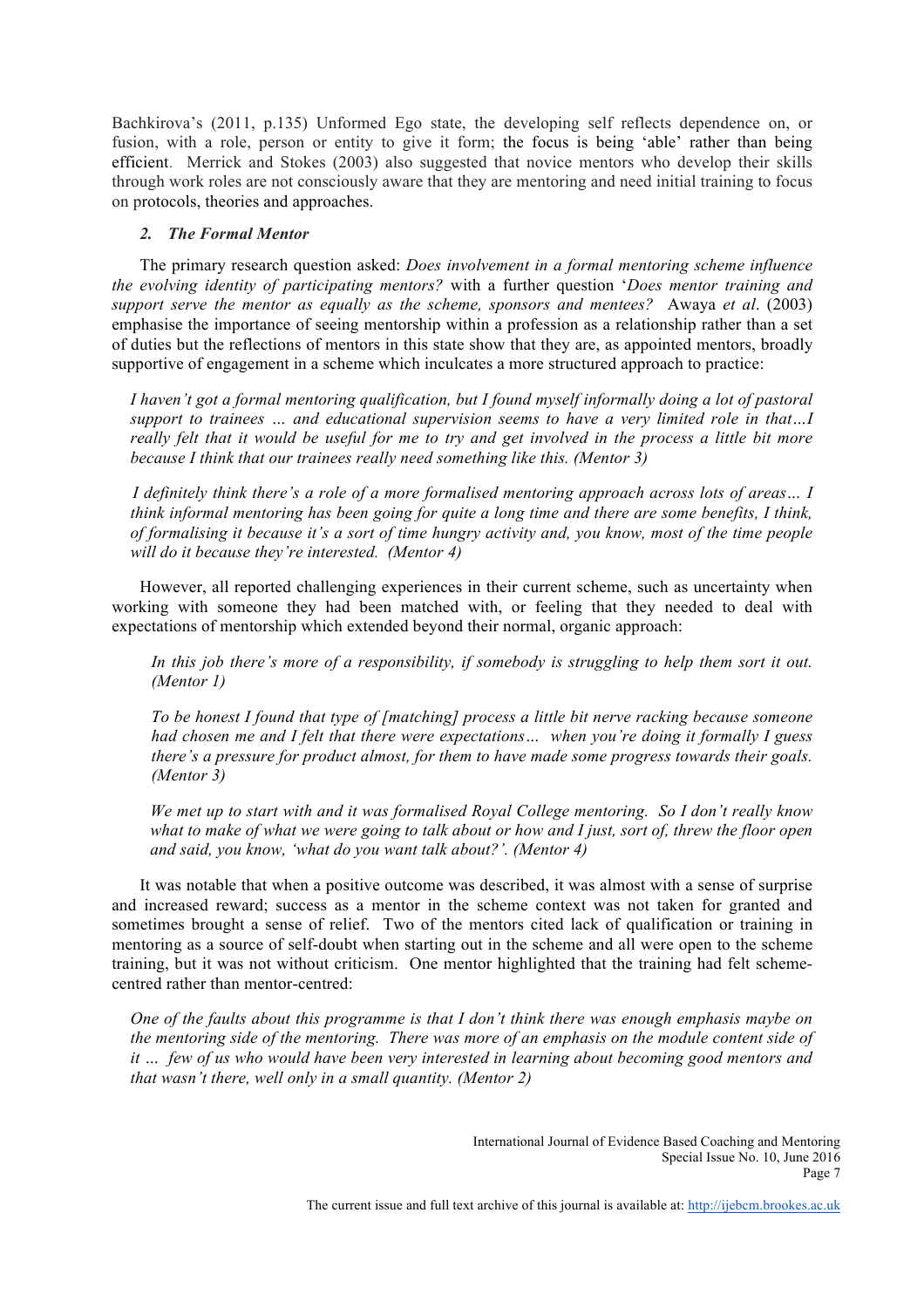Others described how their own mentoring constructs had been disrupted or where they returned temporarily to a novice state of 'conscious incompetence' (Broadwell, 1969). This perhaps begins to shed light on the sense of uncertainty observed from mentors who attend training:

*About the formal training…I was apprehensive if I'm honest. Thinking what is this going to be like? One part of it …a session where you had to be the listener then and sort of not talk or not use your experience, that actually was quite difficult because you naturally want to. (Mentor 1)*

*The sessions we did… we were talking about all sorts of things. You know, what if there's physical attraction between the mentor and the mentee? What if they suddenly talk about some crime that they've done? Wow, but my experience has been nothing like that. It made it feel kind of more serious than it probably was. In the sense of the possible issues that could occur. (Mentor 4)*

A consistent positive experience was the opportunity to become part of a community of practice (Lave & Wenger, 1971) which offered a sense of belonging and opportunity to share experiences and perspectives with other mentors within their profession. This in itself proved to be a resource for learning and adapting practice within the professional context:

*This has been wonderful, you know… being in an environment with other mentors where you can question and challenge and laugh. … there aren't the vested interests and it's all of us together embarking on this thing… they've just been very supportive but also have their own interesting perspectives. (Mentor 2)*

*It was interesting to hear other people's experience really and good to learn from others, things that worked, things that don't work. I think also there were things that I looked at, listened to rather and thought, mm I don't think that would work for me but I guess some of it is learning what's good, what's not good and what would work in your environment and your way of working. (Mentor 4)*

This form of collaborative interchange with other mentors is a form of learning which has been highlighted as of particular value to formal mentors (Jones, 2013; Parise & Forret, 2008).

The accounts of mentors in the Formal Mentor state thus reflected a self-consciousness about practice which did not appear in their informal experiences, prompted by factors such as having less control over who they mentored, the mentoring agenda and by more directed learning. Linking this to theory, Bachkirova's (2011) Formed Ego state is characterised by a sense of competence and assurance, but also a realisation that not everything can be controlled; the developmental focus is on being efficient. Merrick and Stokes (2003) see the developing mentor as having greater theoretical awareness and practical experience but still operating within a limited repertoire of skill and confidence, with the primary learning need being process development and dynamics.

# *3. The Transient Mentor*

One research question asks: *Do formal mentor scheme principles and professional standards become integrated within evolving mentor identity, or are they held apart?* All the mentors reported support for and professional benefit from involvement in their formal scheme, yet when invited to project their mentorship into the future, their tone shifted to one of uncertainty. In spite of gaining increased clarity about the role and practise of mentoring, the 'why and what', without a role or a scheme which systematically integrated mentorship on the horizon, they were far less certain about 'how' it would continue. This was characterised by more hesitant speech and even avoidance of exploring possibilities too deeply.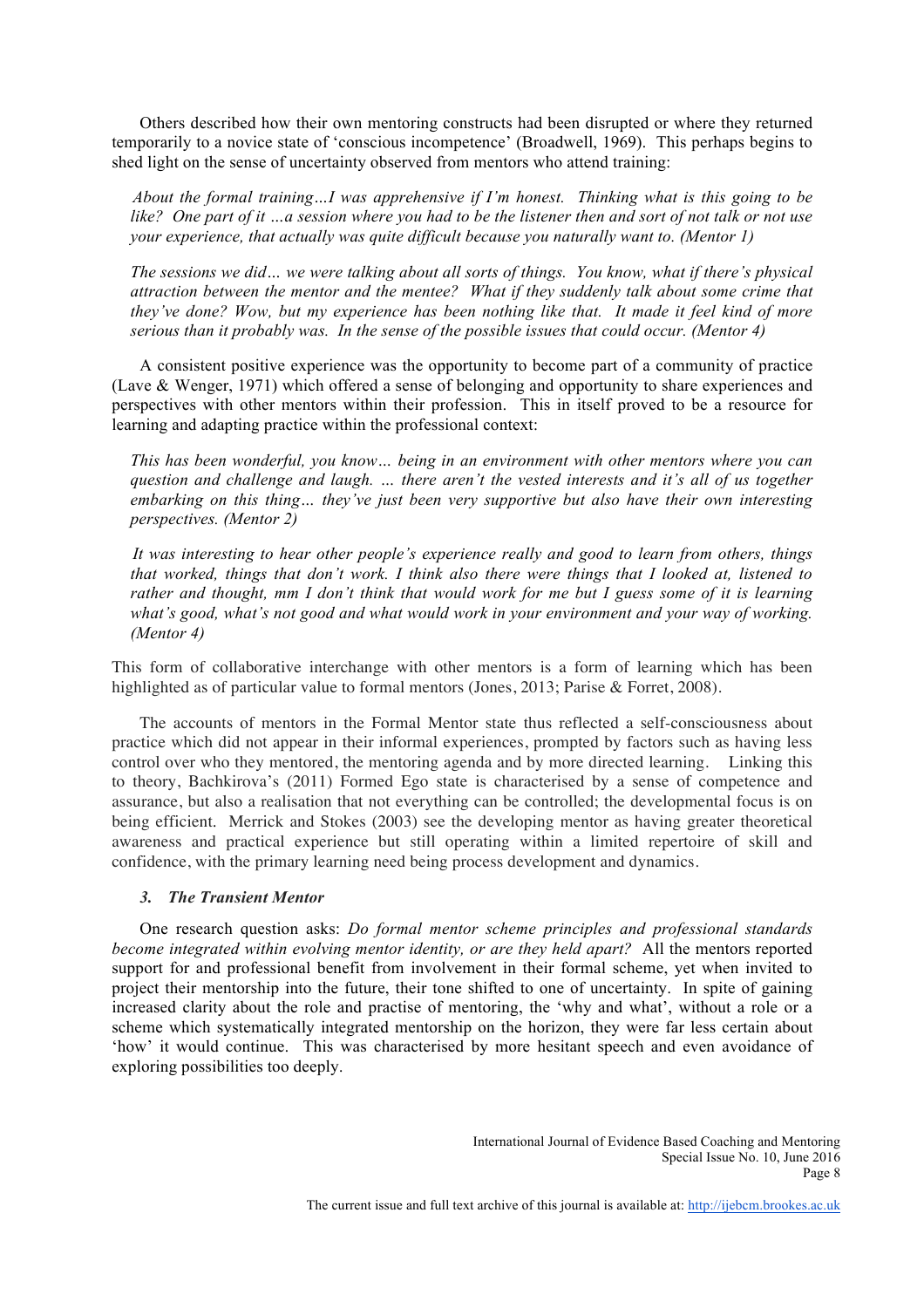*I do think I've got reasonably strong people skills, I enjoy supporting others and I wouldn't mind putting it to use … but I think I'd prefer to use those skills through some organisation… I would like to do voluntary work. I've also thought about hospital visiting but we'll see. (Mentor 1)*

*How formally I continue with it or continue to evolve in my work I don't know…in a way I had assumed it would stop but with a sad, with a heavy heart. However, now that I'm talking to you, I kind of can see that there are probably all sorts of opportunities for mentoring. (Mentor 2)*

*I mean, I don't know what the next phase is … I don't know if they're thinking about taking it forward. It would be interesting continuing. I'm not really sure. (Mentor 3).* 

A desire to continue learning to a point of formal qualification was apparent from the two mid-career mentors, but both were less clear how this would happen.

*I'd like to become more qualified as a… I'd like more training as a mentor. I'd like to know more about the process of mentoring. Yeah, I think, I would like to almost have the space to reflect and to think intelligently about how mentoring can fit into all sorts of aspects of work that I'm involved in. (Mentor 2)*

*I would really like to go ahead and get a formal qualification in mentoring, because I think it would just help me in general to feel more comfortable with the process… so I might look into that. (Mentor 3)*

The two more senior mentors made no reference to continuing development options for the future. It was evident that the experience of structured mentorship produced some mixed feelings about engaging in further schemes which fell outside the normal flow of the current workplace, with the exception of one mentor who had retired. Mentors alluded to potential barriers being the challenge of finding time; these included fitting it around the day job, juggling a scheme with work commitments in a different organisation or weighing up the impact that involvement in a scheme would have on work-life balance:

*I've got a bit of a concern in a way that I'm very possibly going to be working full-time and therefore will have to stop mentoring. (Mentor 2)*

*I'm just completing my second year as a consultant… I have an eighteen-month old daughter and a three-year-old son, and he's started school full-time recently and I think we are trying to, as a family, just adjust to my new role and make sure that we take enough holidays and things like that. (Mentor 3)*

*That very much needs to be recognised within the mentor's job plan because, as I said, it's time and labour intensive sometimes. Even a one-and-a-half-hour meeting with feedback and preparation before, you know, that needs to be written into people's job plans if it's going to be a more widespread scheme, which I think it needs to be. (Mentor 4)*

The accounts in this **Transient Mentor** state resonate with Bachkirova's (2011, p162) Reformed Ego state, where contradictions and conflicts in the state of self can emerge, along with a search for new meaning and a more generalised aspiration to be 'the best that one can be'. Merrick & Stokes (2003) propose that once formal mentors gain some experience, they are ready to engage in reflective practice as a development priority; this is endorsed in NHS-based studies (Connor et al*.,*2000; Jones, 2013). An unexpected outcome of the research process was that the in-depth reflection required in the interview appeared to fulfil this need for some of the mentors and the research interview itself became, in that sense, a mentoring encounter.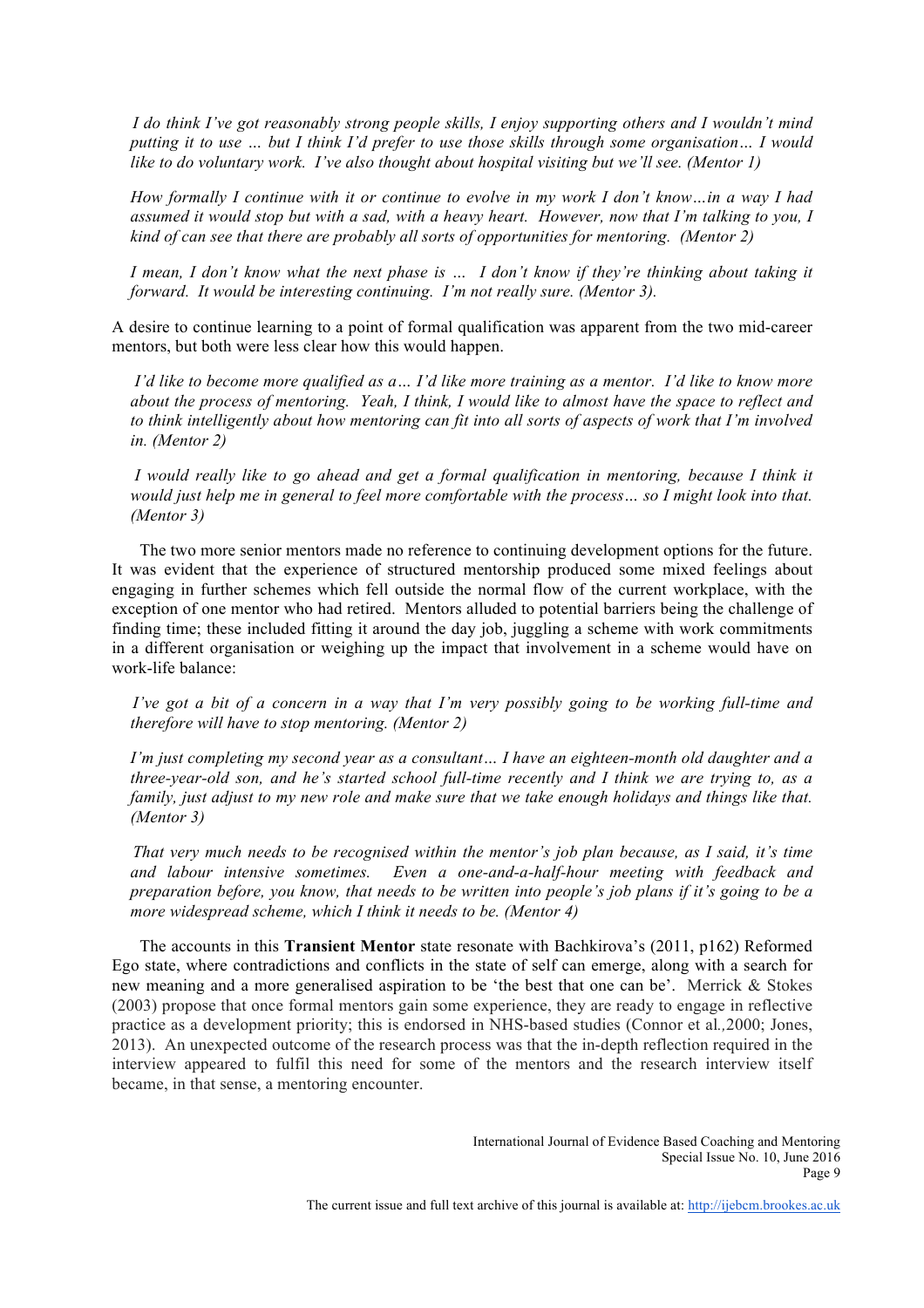#### **Discussion and implications for practice**

This article considered the implications of the trend to standardise mentorship in professions in relation to the lived experience of mentors who engage in formal schemes and training. The primary research question asked: *does involvement in a formal mentoring scheme influence the evolving identity of participating mentors?* A further question was: *do formal mentor scheme principles and professional standards become integrated within evolving mentor identity, or are they held apart?*  Neither of the schemes in the study had made specific connection to external frameworks for mentoring practice such as the EMCC (2009) framework and the mentors made no reference to mentorship as a feature within their own professional standards, although they were broadly supportive of the prospect of 'proper mentoring'. The desire to learn more, or to become qualified was driven by an interest in becoming informed and confident rather than to match up against a framework; this suggests that any wider agendas to embed mentorship in professional practice may remain hidden from view. One mentor summed up a paradox in the formalisation agenda which suggests that professions and organisations need to find a balance between integrating mentorship within professional practice without disengaging mentors through a sense of compulsion:

*I think there's certainly something about recognition professionally. At the moment it feels like a kind of also ran add-on bit, but I think it certainly needs to be something that's recognised that people do, not just tagged on. So definitely the role of mentoring has to become more mainstream and more important and more the usual way of doing things. The norm if you like…. I think when you get to a stage where you 'have to do it', it becomes … less a mentoring thing and more of a sort of, 'okay, I've got to do this'. (Mentor 4)*

This raises the question as to how helpful it may be to mainstream mentorship within professional frameworks, as this could be a tipping point for engagement. For some mentors who may already operate within regulated professions, operating within an 'invisible network' (Bligh 1999, p2) may remain a more attractive proposition than explicit mentorship expectation. Garvey et al. (2014) ask whether standards are serving the practitioner or the marketplace; Cox (2003) cautions against the reduction of coaching and mentoring to a set of competencies whilst Bachkirova and Lawton-Smith (2015) suggest that practice frameworks focus on more holistic and engaging capabilities. A further issue touched on by the participants was whether organisations recognise and allow time for mentorship within the professional's job description. If professions increase expectation to mentor, but local organisations do not reflect it as a core work activity, this disconnect may discourage Tacit Mentors from extending their mentoring practice, or volunteering for formal schemes. Alignment of both professional and employer agendas therefore requires consideration if mentoring is to be effectively mainstreamed.

A subsidiary question was *What are the implications for mentor scheme designers and trainers?* prompted by my experience of the apparent ambivalence from some volunteer mentors at the prospect of formal training. This study shows that in the development journey of this sample of mentors, a shift in perspective occurs, prompted by an experience of moving from tacit mentorship as an expert professional to novice mentorship in a Formal Mentor role, echoing the study by Orland-Barak & Yinon (2005). Anticipation of future mentorship was unclear in these cases, suggesting that whilst a formal mentorship role can help to strengthen a sense of initially uncertain mentoring identity, it may not sustain commitment to mentoring in the future. An intelligent view of mentor development needs is therefore important, since this study indicates that learning and support needs may evolve through experience and that schemes within professions can make no assumptions that professional confidence will translate to mentoring confidence within or beyond the first formal scheme.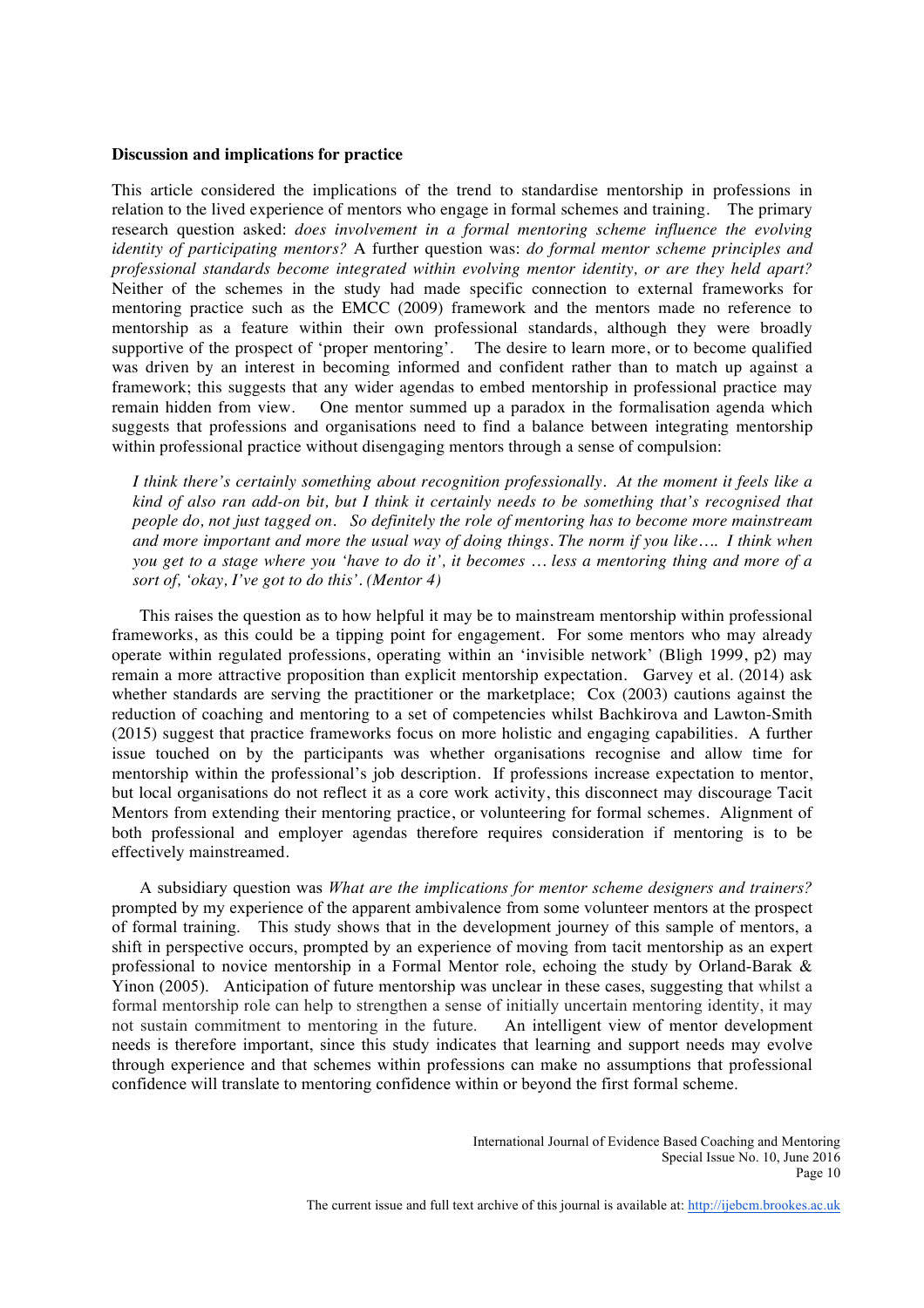The conceptual model in Fig 1 aligns a theoretical model of identity development (Bachkirova, 2011) with a practice-based model of mentor skills development (Merrick & Stokes, 2003) offering a possible framework to guide the support of novice 'professionals-as-mentor' through the transition to 'professionalised mentor'.





The experience of the mentors in this study reinforces the proposition that without reflective development, a formed sense of mentoring identity can diminish, or even regress. An identity which grows from professional experience and is then crystallised by a formal scheme, could be weakened by loss of mentoring structures and community. An understanding of mentor development patterns is therefore helpful. Jones (2013) found that whilst both formal mentors and mentees learn in similar ways, mentors' learning tends to diminish over time, whilst Grant (2007) found that practitioner training is most effective when staged over time. A further message for organisations or schemes from this small study is that in order to support sustainable practice, investment may be needed to maintain mentor communities and to extend learning from briefing and skills training to reflective development; this would embed an experiential learning cycle (Kolb, 1984). For expert practitioners who may have capability to reflect-in-action in their professional role, a return to reflection-on-action as a novice formal mentor may be welcome (Schön, 1983).

There were limitations to this study, so the purpose is to prompt future researchers to explore new questions, with the model offering a starting point which is open to wider testing. It is based on experiences of mentors who were undertaking formal roles for the first time and further studies could explore further experiences across other schemes. The short duration of the study only allowed a snapshot in time; participants were asked to reflect on past experience and project into future possibilities, so accounts will have been influenced by the clarity of participant memory and the speculative nature of future thinking. Future research, with a longitudinal design, could more reliably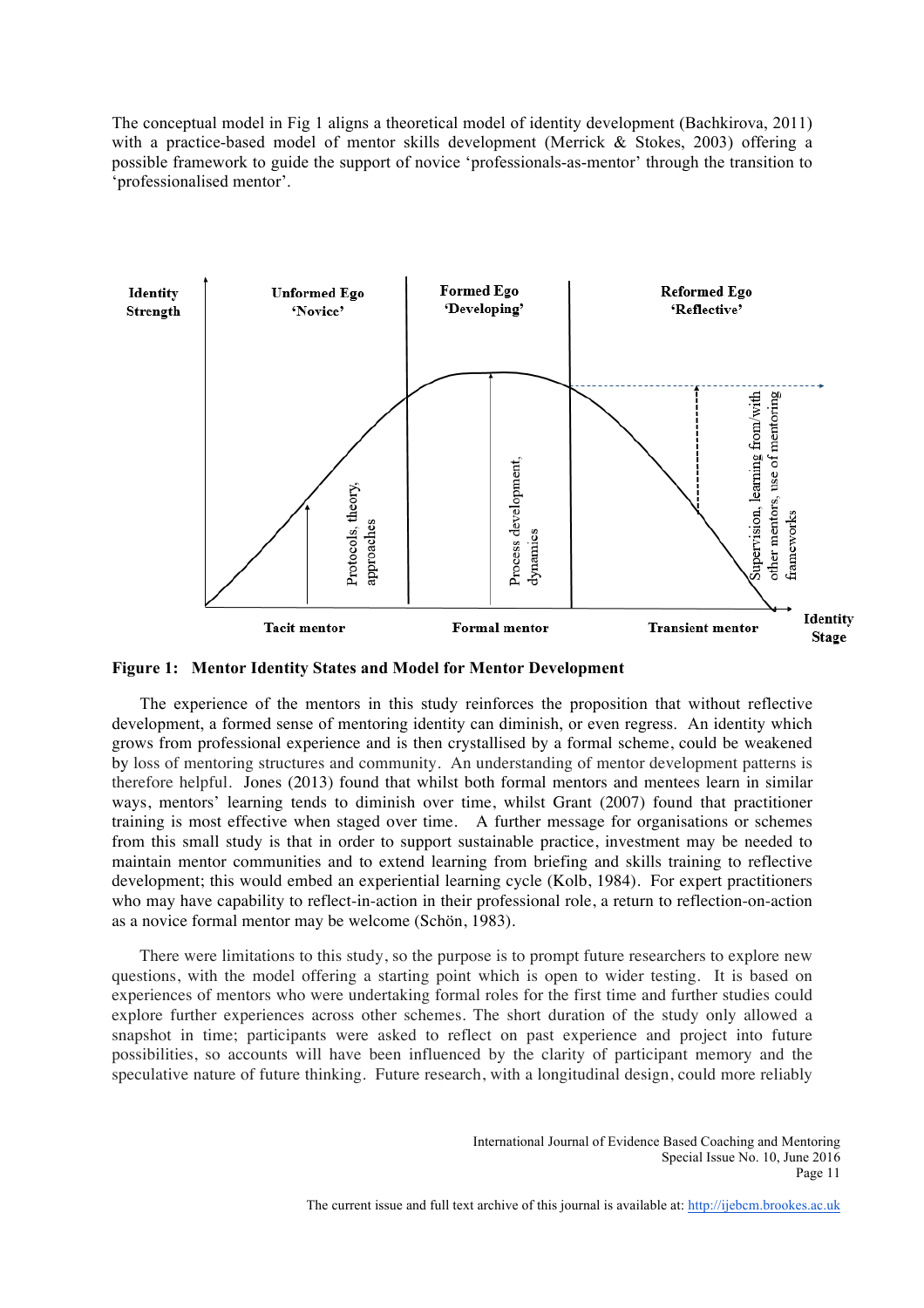track developing mentor identity and could explore development in the seemingly ambivalent Transient Mentor state in more depth.

This research offers an exploratory contribution to help map the personal journey from tacit, adhoc mentoring to conscious, developed practice, directing attention towards what it is to be both a mentor *and* a professional and showing the interplay of these identities as mentors evolve and develop. Attention to reflective development needs within in this context may bring a welcome return by supporting retention of much needed mentoring resource, minimising the risk that well-intended training investment brings short term return for a particular scheme, rather than creating sustainable capacity for professions. This contribution to our understanding of the journey of 'professional-asmentor' towards 'professional mentor' opens questions and possibilities which may optimise benefit to professions over time, whilst growing the mentoring community as a whole.

#### **References**

- Allen, T.D., Poteet, M.L., & Burroughs, S.M. (1997). The mentor's perspective: A qualitative inquiry and future research agenda, *Journal of Vocational Behaviour, 51* (1), 70-89.
- Allen, T.D., Eby, L.T., & Lentz, E. (2006). The relationship between formal mentoring program characteristics and perceived program effectiveness, *Personnel Psychology, 59* (1), 125-153.
- Allen, T.D. (2007). Mentoring relationships from the perspective of the mentor. In: Ragins, B.R. & Kram, K. (eds.) *The Handbook of mentoring at work: Theory, research and practice,* 123-127. California: Sage Publications.
- Awaya, A., McEwan, H., Heyler, D., Linsky, S., Lum, D., & Wakukawa, P. (2003). Mentoring as a journey, *Teaching and teacher education 19* (1), 45 -56.
- Bachkirova, T., & Lawton- Smith, C. (2015). From competencies to capabilities in the assessment and accreditation of coaches. *International Journal of Evidence Based Coaching and Mentoring, 13* (2), 123-140.
- Bachkirova, T. (2011). *Developmental coaching: working with the self*: Maidenhead: McGraw-Hill International.
- Bearman, S., Blake-Beard, S., Hunt, L., & Crosby, F. (2007). New directions in mentoring. In: Allen, T.D. & Eby, L. T. (eds.) *The Blackwell handbook of mentoring: A multiple perspectives approach*, 375-395. Chichester: Wiley-Blackwell.
- Benner, P. (1984). *From novice to expert: power and excellence in nursing practice.* Pao Alto, California: Addison-Wesley.
- Bligh, J (1999). Mentoring: an invisible support network, *Medical Education 33* (1), 2-3.
- Bozionelos, N., Bozionelos, G., Kostopoulos, K., & Polychroniou, P. (2011). How providing mentoring relates to career success and organizational commitment: A study in the general managerial population, *Career Development International*, *16* (5), 446 – 468.
- Broadwell, M. (1969). Teaching for Learning, *The Gospel Guardian***, 20** (41), 1-3a.
- Chao, G. T., Walz, P., & Gardner, P. D. (1992). Formal and informal mentorships: A comparison on mentoring functions and contrast with nonmentored counterparts. *Personnel Psychology, 45*(3), 619-636.
- Chiles, T. (2007). The construction of an identity as 'mentor' in white collar and academic workplaces: A preliminary analysis. *Journal of Pragmatics, 39* (4), 730-741.
- Connor, M. P., Bynoe, A. G., Redfern, N., Pokora, J., & Clarke, J. (2000). Developing Senior Doctors as Mentors: a form of continuing professional development. Report of an initiative to develop a network of senior doctors as mentors: 1994 - 1999. *Medical Education, 34* (9), 747 - 753.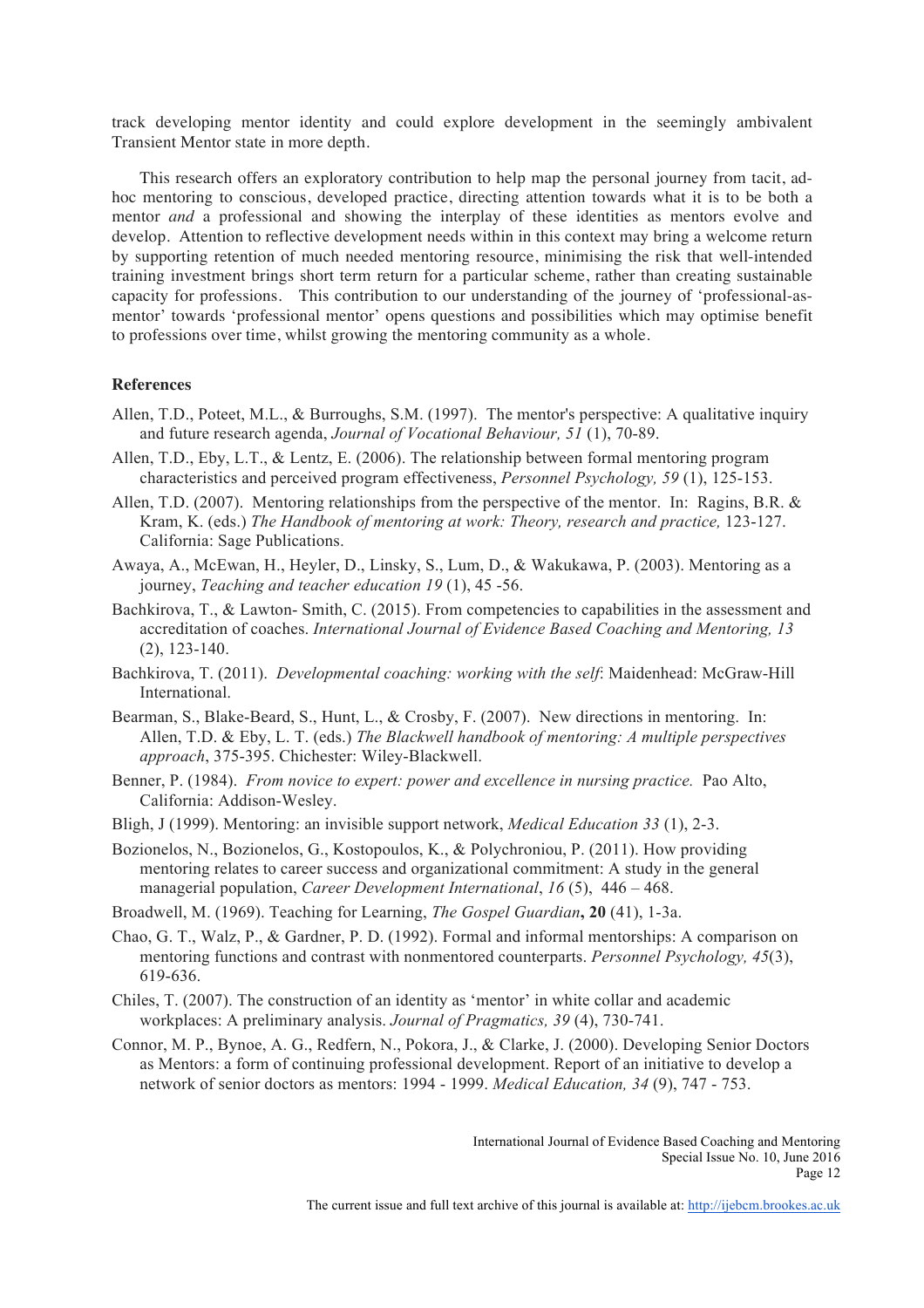- Cox, E. R. (1999). Mentors-born or made?: a study of mentor development in a community mentoring context. (PhD), University of Lancaster.
- Cox, E. R. (2000). The call to mentor. Career Development International, 5(4/5), 202-210.
- Cox, E. R. (2003). The contextual imperative: Implications for coaching and mentoring. *International Journal of Evidence Based Coaching and Mentoring, 1*(1), 9-22. 000).
- Creswell, J. W. (1998). *Qualitative inquiry and research design: Choosing among five traditions.* California: Sage Publications.
- Daley, B. J. (1999). Novice to expert: An exploration of how professionals learn. *Adult Education Quarterly, 49* (4), 133-147.
- Dobie, S., Smith, S., & Robins, L. (2010). How assigned faculty mentors view their mentoring relationships: an interview study of mentors in medical education. *Mentoring & Tutoring: Partnership in Learning, 18* (4), 337-359.
- Dreyfus, H., Dreyfus, S. (1986) *Mind over machine.* New York: The Free Press.
- Eby, L. T., & Lockwood, A. (2005). Protégés' and mentors' reactions to participating in formal mentoring programs: a qualitative investigation. *Journal of Vocational Behavior, 67* (3), 441-458.
- Ehrich, L. C., Hansford, B., & Tennent, L. (2004). Formal mentoring programs in education and other professions: a review of the literature. *Educational Administration Quarterly, 40* (4), 518-540.
- EMCC (2009). Competency Framework. Retrieved from http://www.emccuk.org/?url=uk/en/
- Garvey, B., Stokes, P., & Megginson, D. (2014). *Coaching and mentoring: Theory and practice* (2<sup>nd</sup>) Ed.). Sage.
- General Medical Council (2012). *Leadership and management for doctors.* Manchester: GMC.
- General Medical Council (2012) *Recognising and approving trainers: the implementation plan.*  Manchester: GMC.
- Gibson, S.K. (2004). Mentoring in business and industry: the need for a phenomenological perspective. *Mentoring & Tutoring: Partnership in Learning, 12* (2), 259-275.
- Graneheim, U. H., & Lundman, B. (2004). Qualitative content analysis in nursing research: concepts, procedures and mesaures to achieve trustworthiness. *Nurse Education Today, 24* (2), 105-112.
- Grant, A. (2007). Enhancing coaching and emotional intelligence through training. *Industrial and Commercial Training*, *39* (5), 257-266.
- Haggard, D.L., Dougherty, T., Turban, D., & Wilbanks, J. (2011). Who is a mentor? A review of evolving definitions and implications for research. *Journal of Management, 37* (1), 280 - 304.
- Hamilton, N., & Brabbit, L.M. (2007). Fostering professionalism through mentoring. *Journal of Legal Education, 57* (1), 102-129
- Heidegger, M. (1962). *Being and time*. (J. Macquarrie & E. Robinson, trans.). New York: Harper & Row.
- International Coach Federation and European Mentoring and Coaching Council (2011). Joint press release: *Coaching moves to self-regulate.* Retrieved from http://www.emccouncil.org/webimages/EMCC/EMCC\_ICF\_joint\_press\_release\_-\_code.pdf
- Jones, J. (2013). Factors influencing mentee' and mentors' learning throughout formal mentoring relationships. *Human Resource Development International, 16* (4), 390 – 408.
- Jones, M., Nettleton, P., Smith, L., Brown, J., Chapman, Tom, & Morgan, J. (2005). *The mentoring chameleon - a critical analysis of mentors' and mentees' perceptions of the mentoring role in professional education and training programmes for teachers, nurses, midwives and doctors.* Paper Presented at the British Educational Research Association Annual Conference, University of Glamorgan 14 - 17 September 2005. Retrieved from http://www.leeds.ac.uk/educol/documents/143672.htm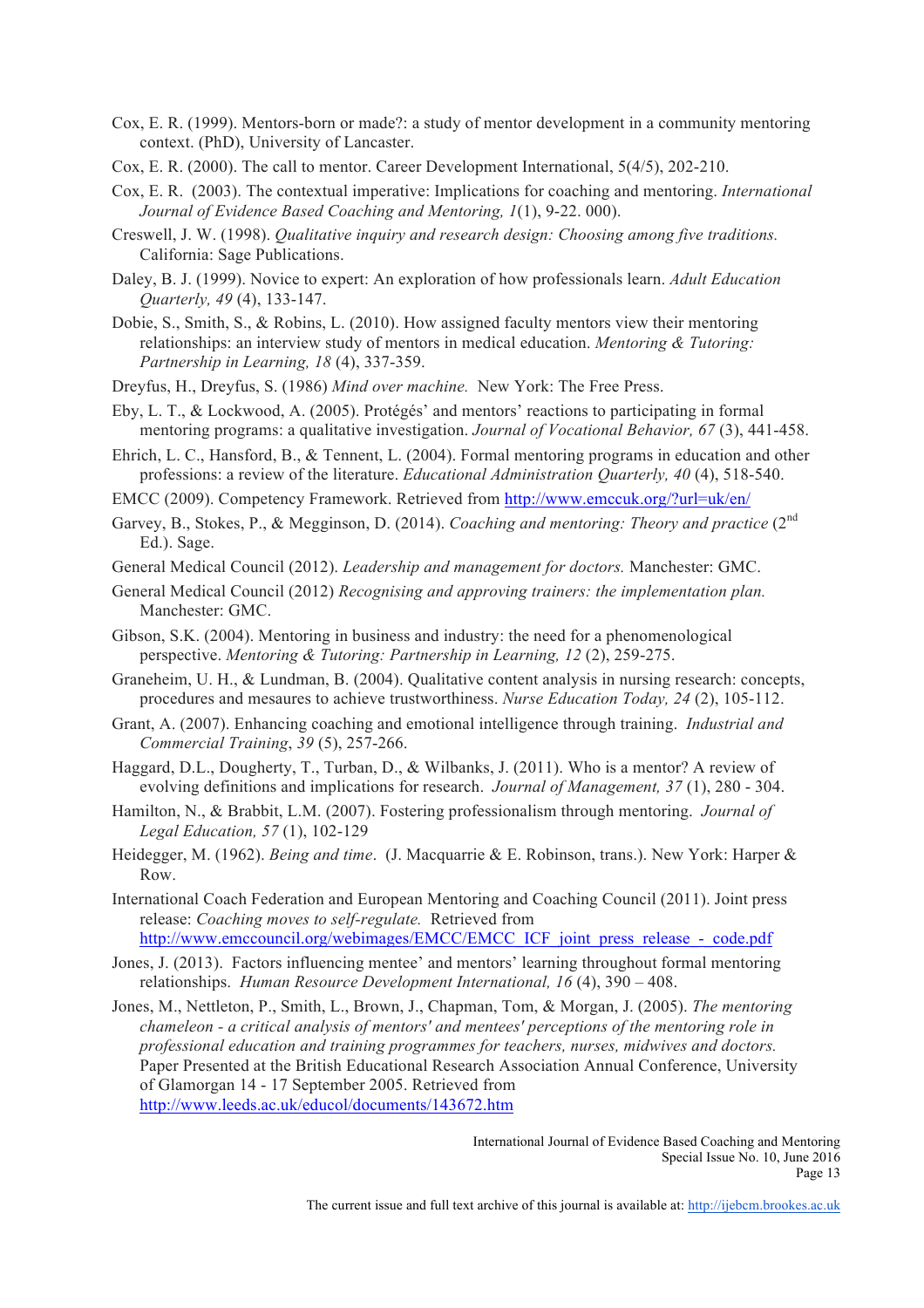- Klasen, N., & Clutterbuck, D. (2002). *Implementing mentoring schemes. A practical guide to successful progams*. Abingdon: Routledge.
- Kolb, D.A. (1984). *Experiential learning: experience as the source of learning and development*. Upper Saddle River, NJ.: Prentice-Hall.
- Kram, K.E. (1983). Phases of the Mentor Relationship. *Academy of Management Journal, 26* (4), 608-625.
- Lave, J., & Wenger, E. (1991). *Situated learning: legitimate peripheral participation*. Cambridge University Press.
- Laverty, S. M. (2008). Hermeneutic phenomenology and phenomenology: a comparison of historical and methodological consideration. *International Journal of Qualitative Method, 2* (3), 21-35.
- Lincoln, Y. S., & Guba, E. G. (1985) *Naturalistic inquiry* (Vol. 75). California: Sage.
- Lopez, K. A., & Willis, D. G. (2004). Descriptive versus interpretive phenomenology: Their contributions to nursing knowledge. *Qualitative Health Research, 14* (5), 726-735.
- Megginson, D., Clutterbuck, D., & Garvey, B. (2006). Mentoring in action: A practical guide. Kogan Page
- Merrick, L., & Stokes, P., 2003. Mentor development and supervision: a passionate joint enquiry. *International Journal of Mentoring and Coaching*, *1* (1), 1-9.
- Nursing and Midwifery Council, (2008) *Standards to support learning and assessment in practice* (2<sup>nd</sup> ed.) London: NMC.
- Orland-Barak, L., & Yinon, H. (2005). Sometimes a novice and sometimes an expert: Mentors' professional expertise as revealed through their stories of critical incidents. *Oxford Review of Education, 31*(4), 557-578.
- Parise, M.R., & Forret, M.L. (2008). Formal mentoring programs:the relationship of program design and support to mentors' perceptions of benefits and costs. *Journal of Vocational Behaviour, 72* (2), 225- 240.
- Roberts, A. (2000). Mentoring revisited: A phenomenological reading of the literature. *Mentoring and Tutoring, 8* (2), 145-170.
- Salter, T. (2013). *A comparison of mentor and coach approaches across disciplines.* (PhD). Oxford Brookes University.
- Salter, T. (2014). Mentor and coach: Disciplinary, interdisciplinary and multidisciplinary approaches. *International Journal of Evidence Based Coaching & Mentoring*. Special Issue *8,* 1- 8.
- Schön, Donald A. (1983). *The reflective practitioner: how professionals think in action*. Vol. 5126. Basic Books.
- Smith, J. A., Flowers, P, Larkin, M. (2009). *Interpretative Phenomenological Analysis: theory, method and research.* London: Sage.
- Underhill, C. M. (2006). 'The effectiveness of mentoring programs in corporate settings: a metaanalytical review of the literature. *Journal of Vocational Behavior*, *68* (2), 292-307.
- Van Manen, M. (1997) *Researching lived experience: human science for an action sensitive pedagogy*. (2nd ed.). London, Ont.: Althouse Press.
- Wanberg, C. R., Welsh, E. T. & Hezlett, S. A. (2003). Mentoring research: a review and dynamic process model. *Reserach in Personnel and Human Resources Management, 22,* 39-124.
- Weinberg, F.J., Lankau, M.J. (2011). Formal mentoring programs: a mentor-centric and longitudinal analysis. *Journal of Management, 37* (6), 1527-1557.
- Yardley, L. (2000). Dilemmas in qualitative health research. *Psychology and Health*, *15* (2), 215-228.